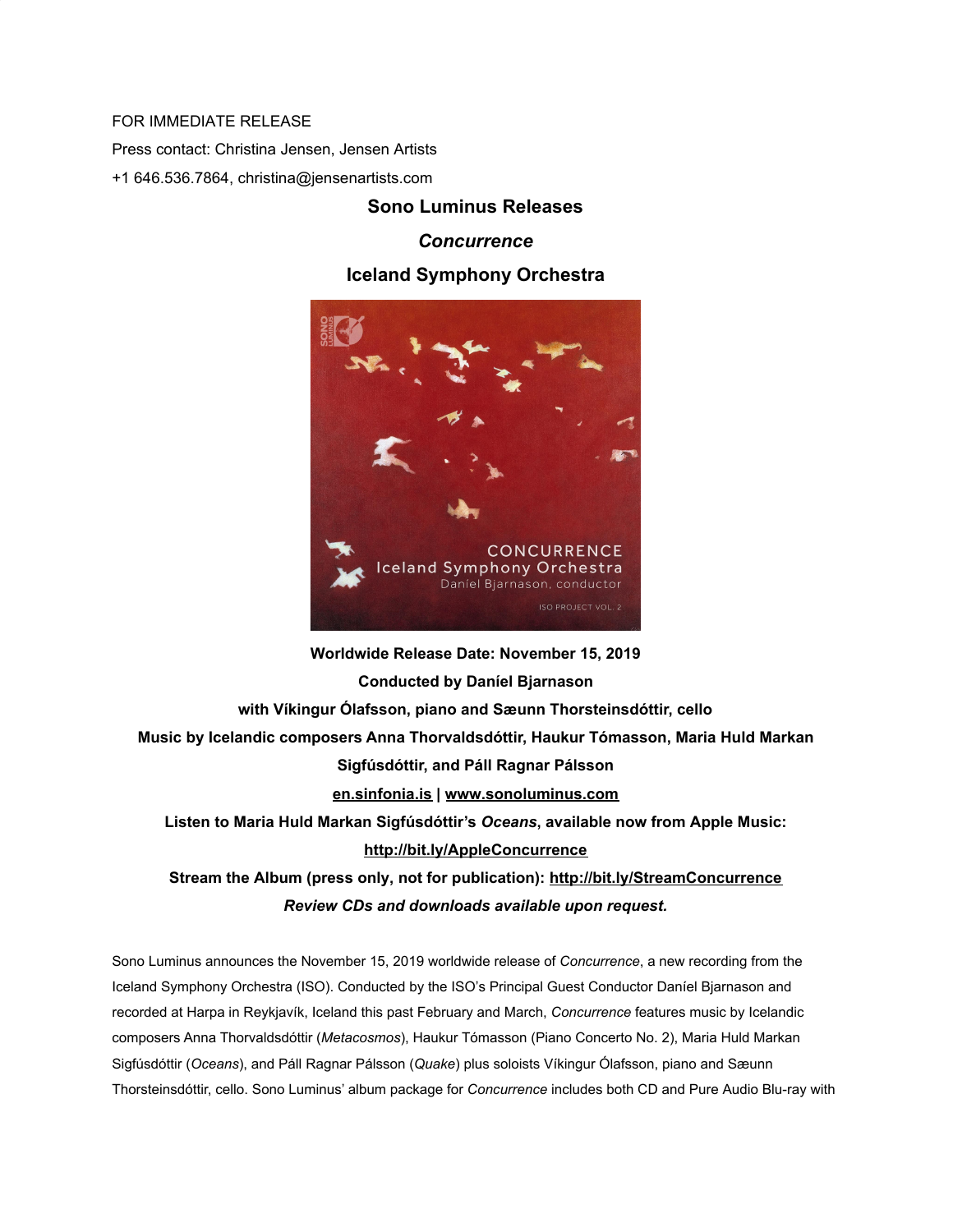9.1 Auro-3D, Dolby Atmos 7.1.4, and 5.1 DTS-MA versions, as well as the mShuttle application containing FLAC and MP3 audio files. *Concurrence* follows the 2017 release of *Recurrence,* the first of this trilogy of albums from Sono Luminus and the Iceland Symphony Orchestra.

"I am both very proud and excited to bring out the second volume of this recording project dedicated to bringing the orchestral sound world of Icelandic composers to the ears of the world, says Daníel Bjarnason, whose work *Emergence* was included in the first volume of this series, and who conducts the ISO on both recordings. "This album also represents the ongoing wonderful collaboration between the Iceland Symphony Orchestra and Sono Luminus. These recordings, with the orchestra sat in a circle and me conducting in the middle, have been an unusual adventure for us all; challenging and exciting at the same time. The whole team at Sono Luminus have been extremely dedicated and ambitious throughout, working hard to bring this music to recording in the best and most immersive way possible today."

Of the music on *Concurrence*, Steve Smith writes in the liner notes for the album, "Hearing Anna Thorvaldsdottir's *Metacosmos* and María Huld Markan Sigfúsdóttir's *Oceans* in close proximity, it's hard not to consider once more the natural features of Iceland. But before you decide to approach these disparate works as paintings in sound, listen again for aspects that distinctly evoke more human dimensions. . . In Tómasson's Piano Concerto No. 2, the soloist is first among equals, a frolicsome force in continual conversation with lively choruses of counterparts, never overshadowed but also rarely isolated. The solo cello is more prominent, perhaps, in Pálsson's *Quake*, but not in the sense of a single orator foregrounded against a complementary background. Rather, amid the work's deliberate, effective tectonic judders and jolts, the soloist might well be... well, us, responding with panic and adroitness to keep pace with the rumbling, mysterious tumult all around."

*Concurrence* features two of today's most impressive up-and-coming Icelandic soloists. Pianist Víkingur Ólafsson has made an unforgettable impact in recent years with the release of his two landmark albums, *Philip Glass Piano Works* and *Johann Sebastian Bach* on Deutsche Grammophon. *Gramophone* praised his, "Rare combination of sheer technical brilliance, expressive control and interpretative depth." Icelandic-American cellist Sæunn Thorsteinsdóttir has appeared as soloist with the Los Angeles Philharmonic, NDR Elbphilharmonie Orchester, Toronto Symphony Orchestra, and Iceland Symphony, among others, and her recital and chamber music performances have taken her across the US, Europe, and Asia. She made her debut last season with the BBC and Seattle Symphonies performing *Quake*. This past spring, she released her solo album *Vernacular* on Sono Luminus.

Daníel Bjarnason is one of Iceland's foremost musical voices today. Principal Guest Conductor with Iceland Symphony Orchestra and Composer in Residence with Musiekgebouw Eindhoven, he keeps busy conducting and composing schedules. As a guest conductor, he has been invited by orchestras such as Los Angeles Philharmonic, Gothenburg Symphony, Toronto Symphony and Tokyo Symphony orchestras; and recent commissions include works for Los Angeles Philharmonic, Musiekgebouw Eindhoven, The Holland Festival and Cincinnati Symphony Orchestra. His Violin Concerto, written for Pekka Kuusisto, has become one of his most popular works since its premiere in 2017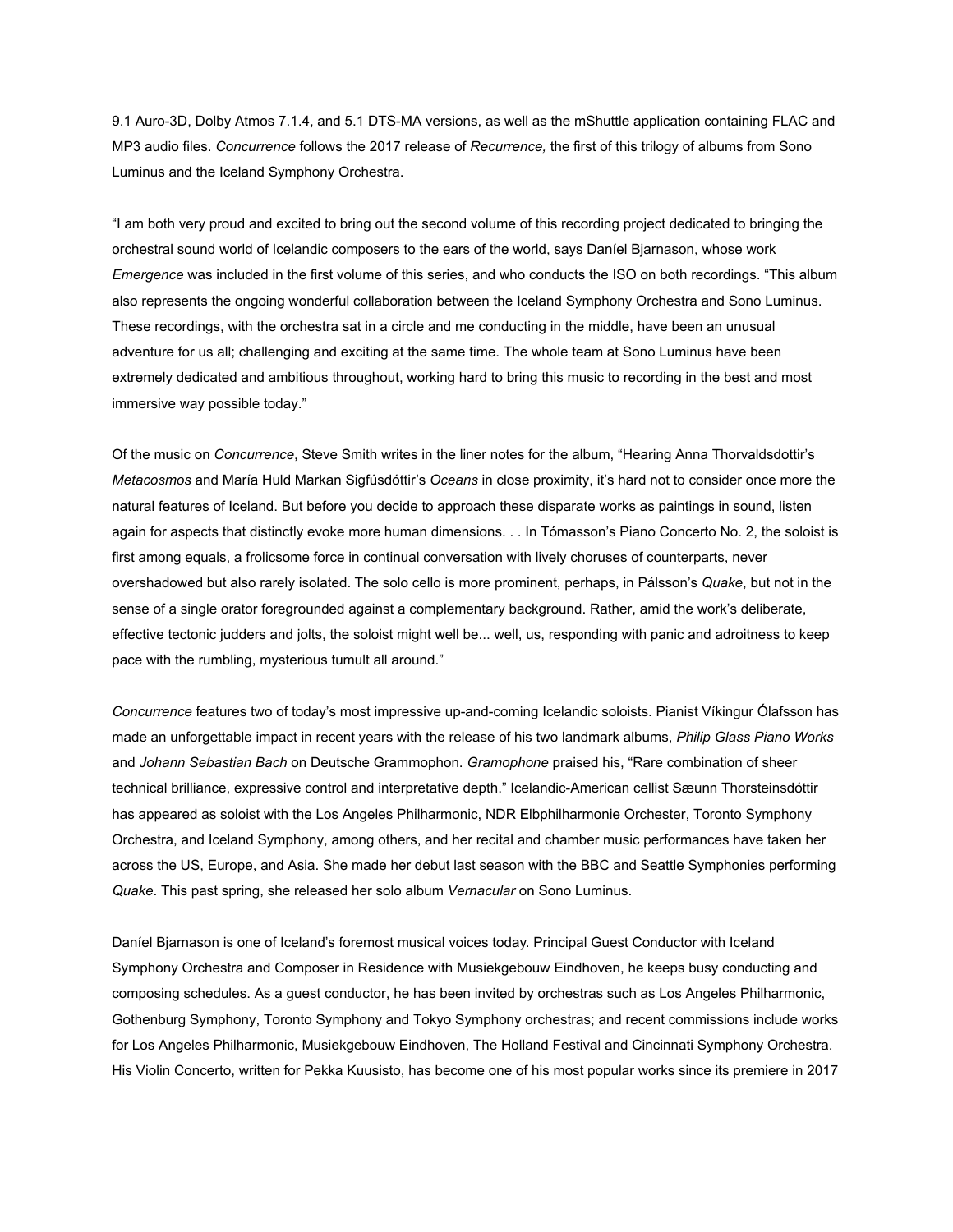at the Hollywood Bowl. It has since been performed by Kuusisto with numerous renowned orchestras around the world and continues to be regularly scheduled in future seasons. [www.danielbjarnason.net](https://u7061146.ct.sendgrid.net/wf/click?upn=84Em28S1K9SvtzcUtu04EmX-2F4nKnApIjTGcJuJxolBQpGoUDH-2BxLwQ3YgzrxOXfa_DruDjhchMBr5xQkz3h1qcOnjZc-2BCsAVhraQ7DxYhbA2-2BHLQf-2BHKWaWi2FTM7QHo-2Fd7eCMDRMAhfd2mcWSs-2FpzNW9MmuPwV7rH-2FbDd7DdSSaDPH6X9I97JmAQ3i266v1ExFKcDBz8YDaPq-2B8GonzUCOR2sraiSX6FSrhehxWJbuXgfAW4f2r9SSkrQJbvcN27-2BHfUqcS2WTH19inPz9Sm-2FToXIoBmZCb6SObokbKA3bO56uIch03YFIkXwuZLrh8CcSMjqpO-2BDj9wWW0rVE-2Btbrm8nyFXEEHt6hdXHljl5dNG5sCtM4Na1ML1blsweV3Snn-2FfQy-2B4T5iiD0bzWsxTcJ8ENQsNcNd-2FqWEmR1cDvvU-3D)

Anna Thorvaldsdottir's (b. 1977) "seemingly boundless textural imagination" (*The New York Times*) and "striking" (*The Guardian*) sound world has made her "one of the most distinctive voices in contemporary music" (*NPR*). "Never less than fascinating" (*Gramophone*), her music is composed as much by sounds and nuances as by harmonies and lyrical material. Her music is written as an ecosystem of sounds, where materials grow in and out of each other, often inspired by structural elements from nature, like proportion and flow. Thorvaldsdottir's works have been awarded on many occasions – most notably, her "confident and distinctive handling of the orchestra" (*Gramophone*) has garnered her the prestigious Nordic Council Music Prize, the New York Philharmonic's Kravis Emerging Composer Award, Lincoln Center's Emerging Artist Award and Martin E. Segal Award. [www.annathorvalds.com](https://u7061146.ct.sendgrid.net/wf/click?upn=84Em28S1K9SvtzcUtu04EqokraDitN7feiLk4XtEgILveQL0DmmFb8CNlzTMeXJq_DruDjhchMBr5xQkz3h1qcOnjZc-2BCsAVhraQ7DxYhbA2-2BHLQf-2BHKWaWi2FTM7QHo-2Fd7eCMDRMAhfd2mcWSs-2FpzNW9MmuPwV7rH-2FbDd7DdSSaDPH6X9I97JmAQ3i266v1ExFKcDBz8YDaPq-2B8GonzUCOR2sraiSX6FSrhehxWJbuXgfAW4f2r9SSkrQJbvcN27-2BHfUqcS2WTH19inPz9Sm-2FUkAvtNy-2BuAQA48zGsrlEYryQwhx4SoNwaLEBQO-2BmGbFCJmWGk3TcIYPzTx9IxqUyhL2t3O2iFbSfx4z17SS-2FUUt16va4zAz6E-2Fqdpgqx18lcF9E5GnzdhKsqOC1rAB2Uc2ghzp9Uydqz3yUqpqCrKg-3D)

Haukur Tómasson (b. 1960) was awarded the 2004 Nordic Council Music Prize, the greatest honor awarded to a Nordic composer. This award, which Tómasson received for his chamber opera *Guðrún ́ s 4th Song* , firmly established his stature as one of Scandinavia's most outstanding composers. The music of Haukur Tómasson is vibrant and scintillating, characterized by intense rhythmic activity, bright, colorful timbres, and a keen ear for novel and effective instrumental combinations. Tómasson′s music bustles with energy and is often quite complex, although the rapidly moving surface rhythm occasionally comes to a halt, giving way to slowly moving sonorities of imposing power and austere beauty. (Árni Heimir Ingólfsson) [www.haukurtomasson.com](https://u7061146.ct.sendgrid.net/wf/click?upn=84Em28S1K9SvtzcUtu04EpM2JSMDM-2BWhI0mm6jbTzoCrO0yUe6-2FkGM8txYzCo8ne_DruDjhchMBr5xQkz3h1qcOnjZc-2BCsAVhraQ7DxYhbA2-2BHLQf-2BHKWaWi2FTM7QHo-2Fd7eCMDRMAhfd2mcWSs-2FpzNW9MmuPwV7rH-2FbDd7DdSSaDPH6X9I97JmAQ3i266v1ExFKcDBz8YDaPq-2B8GonzUCOR2sraiSX6FSrhehxWJbuXgfAW4f2r9SSkrQJbvcN27-2BHfUqcS2WTH19inPz9Sm-2FZ3KyF-2F9iqADtPVMZz8YYiJEZl7X-2FHRUqMrbR7o224HLGT8nl1wEnYVjw1kVtCywYJ7tQ-2Bwyc-2B6Vs2YdJW4DnwBFMVUzrG0W41gNQ6RdtJVRPaxtI8duB83G2Ta18iJR8EjyQfA7v2F7jpolYR-2F-2BPrM-3D)

María Huld Markan Sigfúsdóttir (b. 1980) is a composer and a violinist. She graduated as a violinist from the Reykjavik College of Music in 2000 and with a Bachelor's degree in composition from the Iceland Academy of the Arts in 2007. Sigfúsdóttir has been a member of the band amiina since 1999. amiina has released and recorded several albums and performed their music around the world as well as collaborated with various artists. She has composed music for orchestras, various sized ensembles, choir, choreography and films. In 2012 her piece, *Sleeping Pendulum*, for baroque violin and electronics received a prize at the IRC (International Rostrum of Composers). Her piece, *Loom*, was on *The New York Times* top 25 list of the best classical music tracks of 2018.

Páll Ragnar Pálsson is an Icelandic composer born in Reykjavík, 1977. He played in the indie rock band Maus for 12 years before venturing into the field of classical contemporary composition. Pálsson holds a doctoral degree from Estonian Academy of Music and Theatre where he studied with Helena Tulve. His sense for sound was refined throughout countless studio hours where music was perceived rather as masses of noise than melodic-harmonic patterns and processed in a physical and instinctive way, rather than intellectual and analytical manner. Though instrumentation has changed, impulses gathered in the world of rock indirectly still have an impact on his art today. He seeks inspiration from movements in nature and draws parallels to similar processes within the human psyche, compositions resulting as organic linear transformations with a spiritual undertone. [www.pallragnarpalsson.com](https://u7061146.ct.sendgrid.net/wf/click?upn=84Em28S1K9SvtzcUtu04EjTT2OY3AZclDNFOQoVjdZsuRJwt9-2Fe-2F8PrsaFWOW-2FU4_DruDjhchMBr5xQkz3h1qcOnjZc-2BCsAVhraQ7DxYhbA2-2BHLQf-2BHKWaWi2FTM7QHo-2Fd7eCMDRMAhfd2mcWSs-2FpzNW9MmuPwV7rH-2FbDd7DdSSaDPH6X9I97JmAQ3i266v1ExFKcDBz8YDaPq-2B8GonzUCOR2sraiSX6FSrhehxWJbuXgfAW4f2r9SSkrQJbvcN27-2BHfUqcS2WTH19inPz9Sm-2FaOR22iHAT-2B0oQDfEEzILO3n2hWQhFeZdkJ56Oo4T95I-2F-2BT-2FjAaXCuNnLrBELf7-2F-2FaoBISNSvBfLL-2BM8weSrsuBGgwz-2BxYt9-2FUQqT4KJQ-2F4KcvLyZpQIrc8cxQSRSggHaH38cDmi8i8674aLyT7Mqyw-3D)

The Iceland Symphony Orchestra gave its first concert in 1950. As Iceland's national orchestra, resident at Harpa Concert Hall in Reykjavík, it gives around a hundred concerts each season. It has worked with such renowned